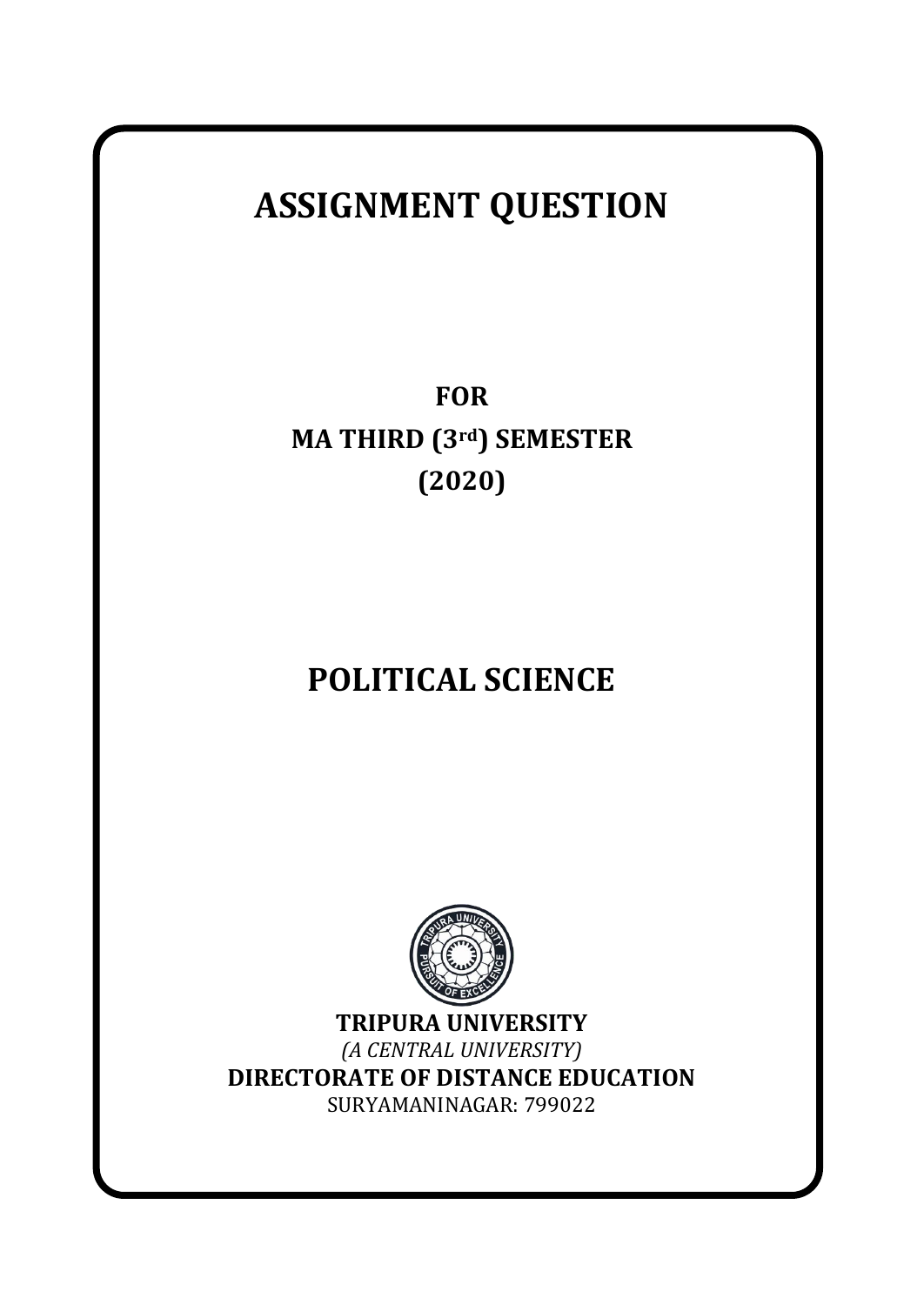

## **IMPORTANT INSTRUCTIONS**

- 1. Learners are required to prepare 5 (Five) Assignments, i.e., 1 (one) each paper of the concerned subject and submit the same within the due date **i.e. 24th October, 2021 and time for submission: 11:00 AM to 04:00 PM (Except Wednesday & Thursday).**
- 2. Learners/Students must use only A4 size paper for writing Assignments and tie all pages carefully.
- 3. On the Cover Page, the following information shall have to be provided:

| Name        | Enrolment No.    |         |
|-------------|------------------|---------|
| Programme : | Subject          |         |
| Paper       | Assignment No. : |         |
| Address     | Contact No.      | $\cdot$ |
|             |                  |         |

Signature with Date

- 4. **Students are required to give endnotes and references in the last page of their assignments.**
- 5. While writing an Assignment, a margin of 4 cm should be kept on the left side of each A4 size paper. A gap of 4 cm should also be kept in between two answers.
- 6. Learners/Students are asked to write Assignments in their own hand writing and own language. They shall not print or type any answer.
- 7. Copying directly from course materials is strictly prohibited.
- 8. Copying from the Response Sheets of other Candidates will be treated as adoption of malpractice. Copying from any other source or by any means is strictly prohibited. Any two or more Assignments of two or more students with same contents and written in same language shall be liable to cancellation and the students will be treated as failed for that particular paper (s). Such students shall not be allowed to sit for the Semester End Examination/Year End Examination.
- 9. Each Assignment must be written separately. Students/Learners must not mix up Assignments.
- 10.Worked out Assignments shall have to be submitted in the Assignment Section of the Directorate of Distance Education, Tripura University, Suryamaninagar, Pin-799022, Tripura **Within Due Date i.e. 24th October, 2021 (Except Wednesday & Thursday).**

## **\*\*\*ASSIGNMENTS SHALL NOT BE ACCEPTED AFTER DUE DATE UNDER ANY CIRCUMSTANCES\*\*\***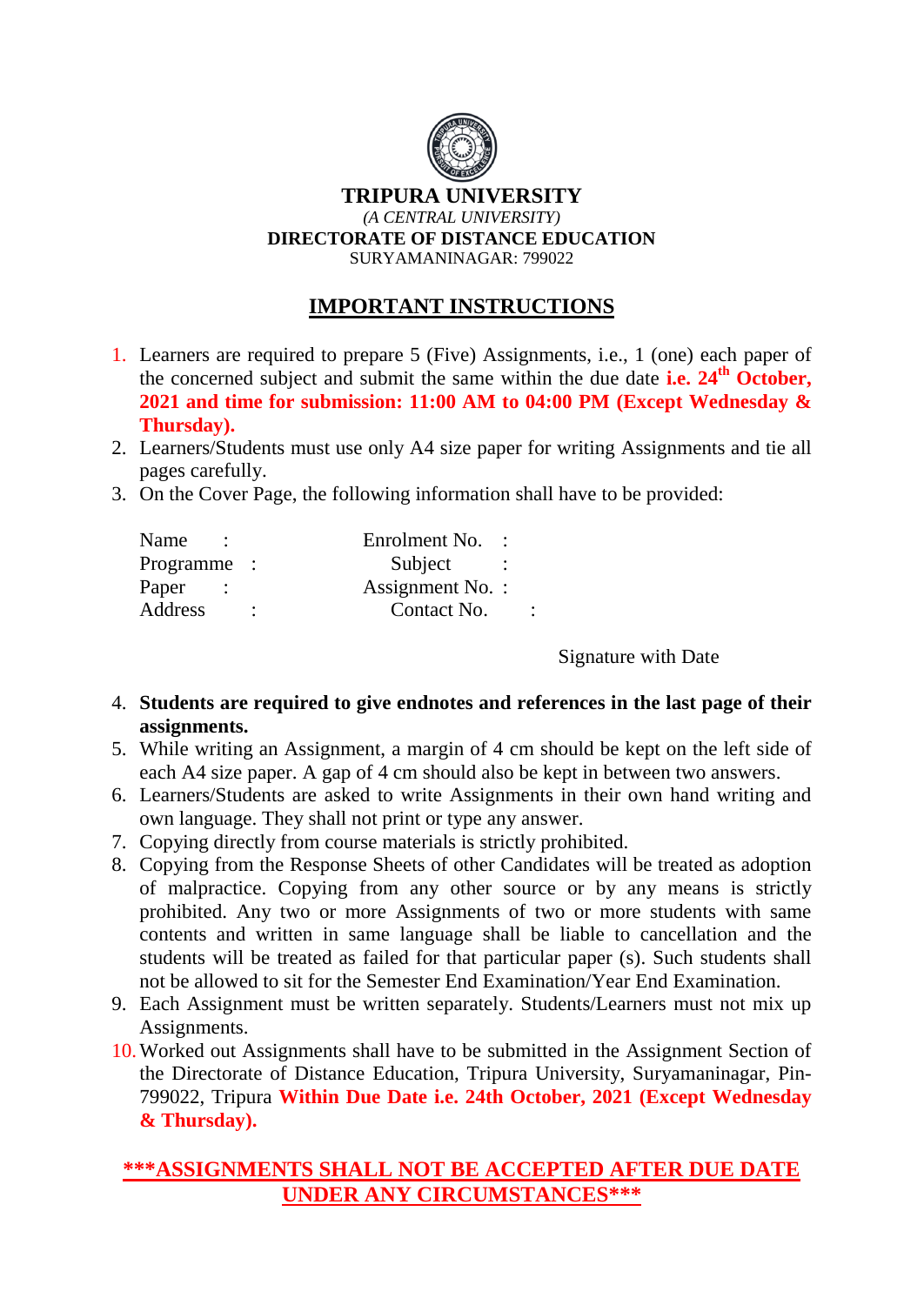

# **MA 3rd Semester (Session: 2019-2020) SUBJECT: POLITICAL SCIENCE; PAPER: PLSC-901C (Political Sociology) Assignment No: - 03 Full Marks – 30**

## **Answer any two questions of the following (Within 450 words each):**

**15x2=30** 

- 1. Explain the nature and Scope of Political Sociology.
- 2. Explain Max Weber concept of Power.
- 3. What is political socialization? Explain the main agents of Political socialization.
- 4. What are the effective means of Political participation? How is Political participation determined through election in India?
- 5. Discuss Pareto's theory of "Circulation of Elite".
- 6. Explain the concept of Max Weber's Bureaucracy.

#### **TIME OF SUBMISSION OF ASSIGNMENT: 10.30 AM to 4.00 PM LAST DATE OF SUBMISSION OF ASSIGNMENT: 24th October, 2021**

**\*\*\*NO ASSIGNMENT SHALL BE ENTERTAINED AFTER THE DUE DATE\*\*\***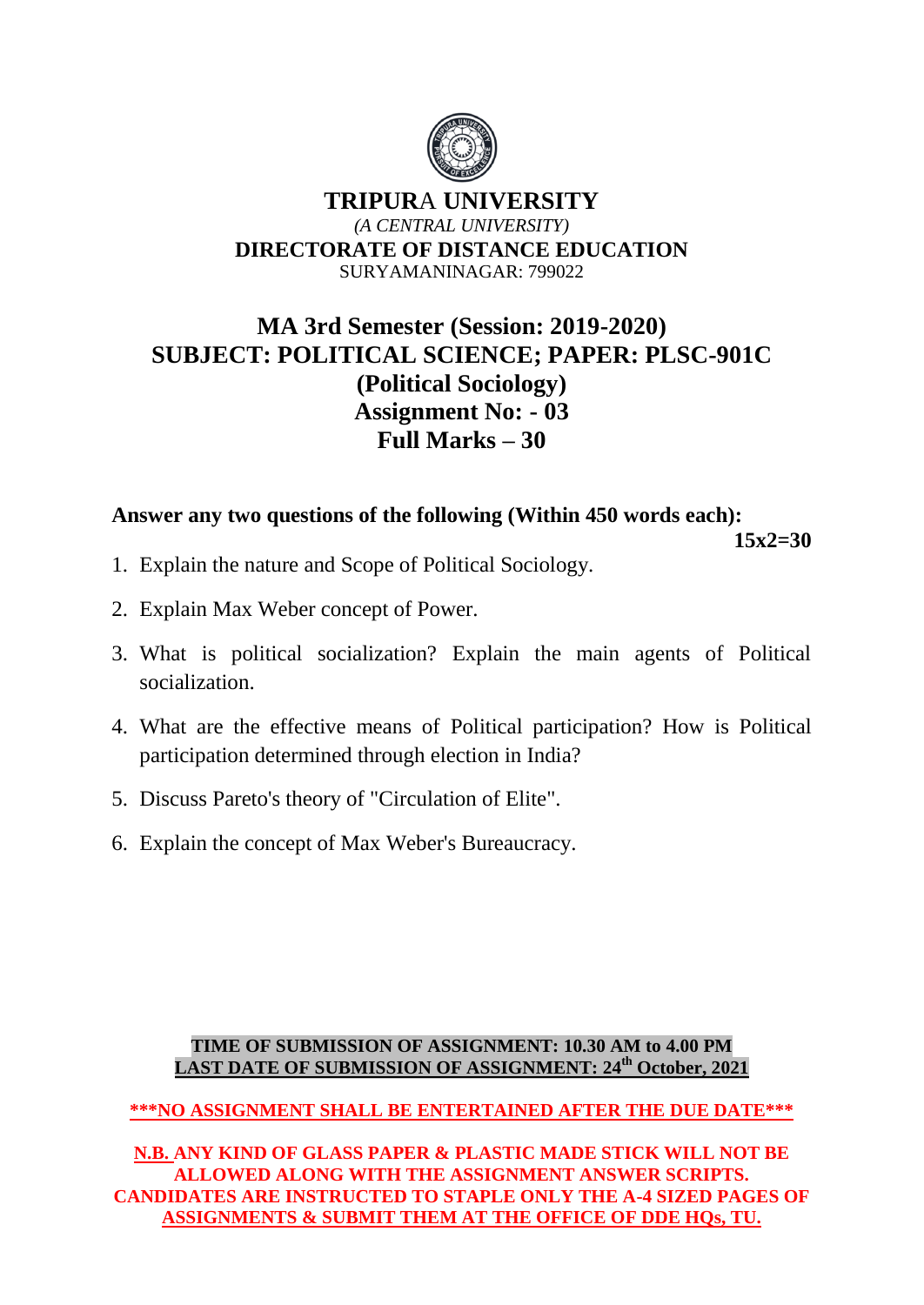

# **MA 3rd Semester (Session: 2019-2020) SUBJECT: POLITICAL SCIENCE; PAPER: PLSC-902C (Research Methodology) Assignment No: - 03 Full Marks – 30**

**Answer any two questions of the following (Within 450 words each): 15x2=30** 

1. What is the purpose of research? Explain the various types of research.

 $5+10=15$ 

| 2. What are the various types of interview? Explain the various advantages and |            |  |
|--------------------------------------------------------------------------------|------------|--|
| limitations of interviews.                                                     | $7+4+4=15$ |  |
| 3. Explain the coding and classification of data.                              | 15         |  |
| 4. Define sampling. Discuss the various types of sampling.                     | $3+12=15$  |  |
| 5. Find out mode from the following data:                                      | 15         |  |
| 95,51,91,60,90,64,85,69,80,70,78,75                                            |            |  |
| 6. Discuss the different steps in the Research process.                        | 15         |  |

#### **TIME OF SUBMISSION OF ASSIGNMENT: 10.30 AM to 4.00 PM LAST DATE OF SUBMISSION OF ASSIGNMENT: 24th October, 2021**

#### **\*\*\*NO ASSIGNMENT SHALL BE ENTERTAINED AFTER THE DUE DATE\*\*\***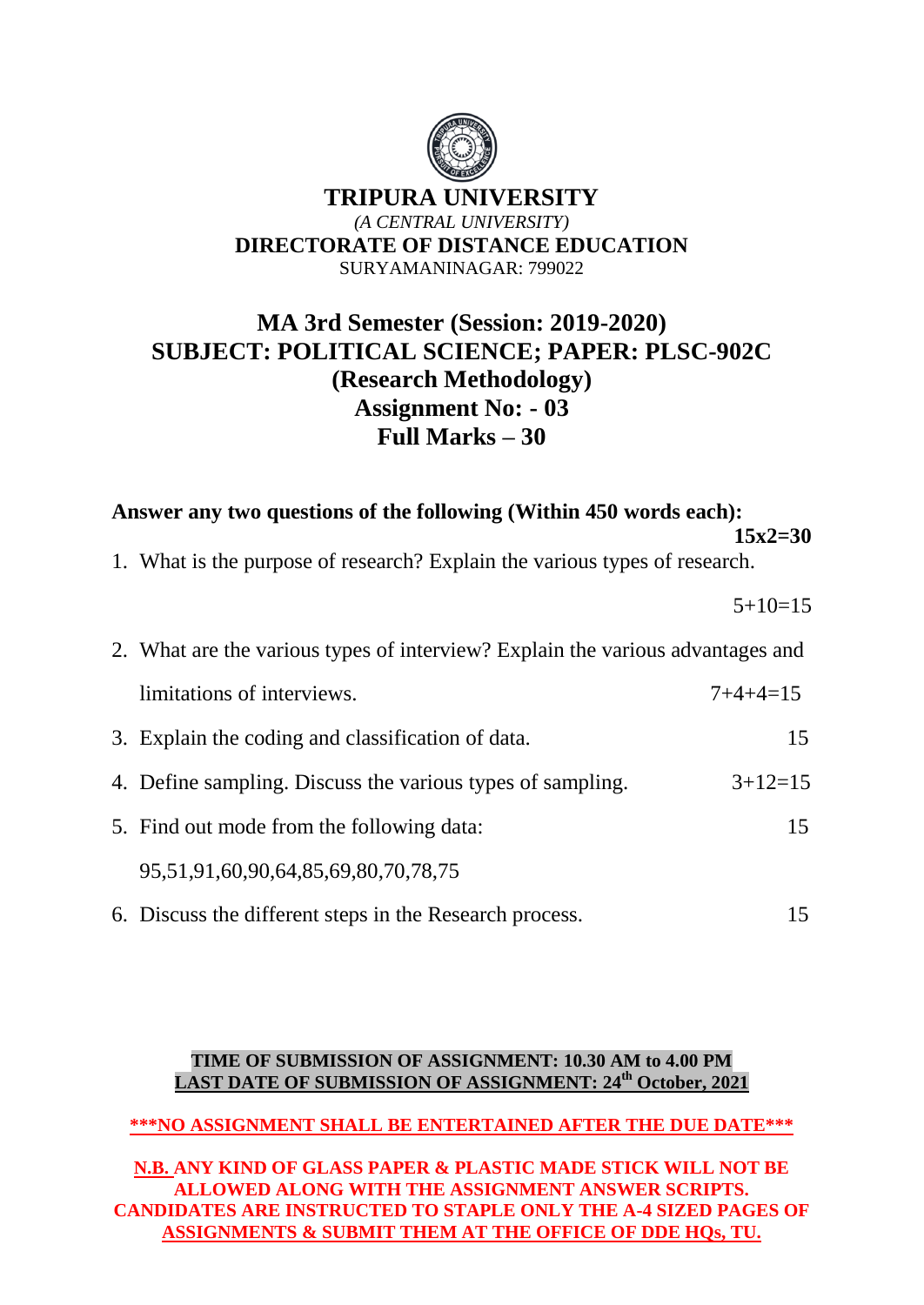

# **MA 3rd Semester (Session: 2019-2020) SUBJECT: POLITICAL SCIENCE; PAPER: PLSC-904E (Post-Colonial Indian politics) Assignment No: - 03 Full Marks – 30**

**Answer any two questions of the following (Within 450 words each):**

**15x2=30** 

- 1. Analyse the lineages of the Post- colonial state with special reference to changes in economy and democracy.
- 2. Discuss the nature of Indian state. How does it change after Liberalization.
- 3. Discuss the concept of Nationalism. Explain the major weakness of Nationalism.
- 4. Examine the debate on Citizenship in India.
- 5. What do you mean by electoral reforms? Discuss the changes brought by the Representation of people Act 1996.
- 6. Explain the role of caste in Indian politics.

#### **TIME OF SUBMISSION OF ASSIGNMENT: 10.30 AM to 4.00 PM LAST DATE OF SUBMISSION OF ASSIGNMENT: 24th October, 2021**

## **\*\*\*NO ASSIGNMENT SHALL BE ENTERTAINED AFTER THE DUE DATE\*\*\***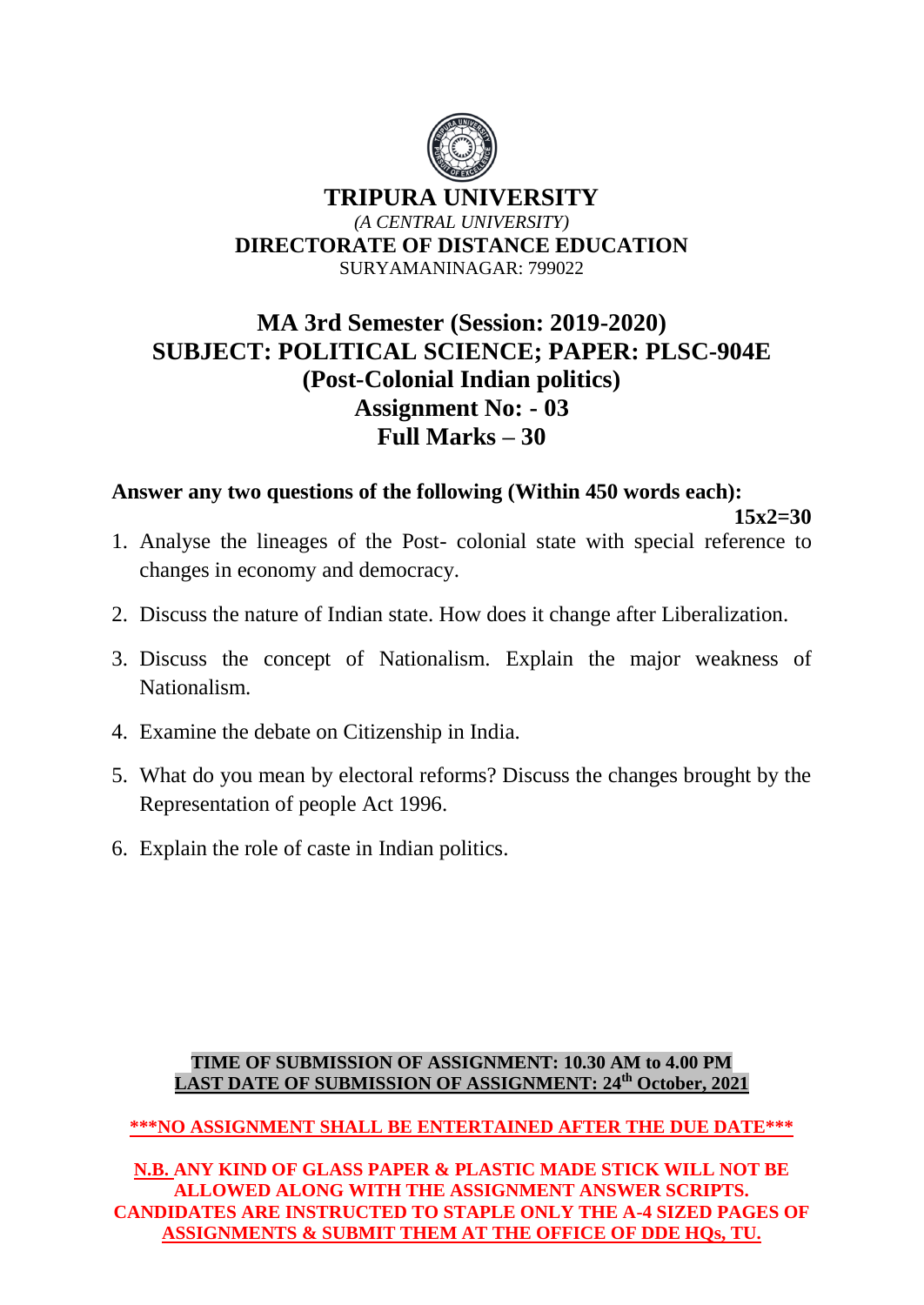

# **MA 3rd Semester (Session: 2019-2020) SUBJECT: POLITICAL SCIENCE; PAPER: PLSC-905E (Politics and Administration in Tripura) Assignment No: - 03 Full Marks – 30**

| Answer any two questions of the following (Within 450 words each): |                                                                                         |    |  |  |  |
|--------------------------------------------------------------------|-----------------------------------------------------------------------------------------|----|--|--|--|
|                                                                    | $15x2=30$<br>1. Describe the emergence of regional political parties in Tripura.        | 15 |  |  |  |
|                                                                    | 2. Discuss the relationship of the Tripura kings with Rabindranath Tagore.              | 15 |  |  |  |
|                                                                    | 3. Define pressure group. Discuss the characteristics of pressure group. Discuss        |    |  |  |  |
|                                                                    | the different techniques of the pressure group.<br>$2+7+6=15$                           |    |  |  |  |
|                                                                    | 4. Write an essay on TTAADC and its role in the Administration of Tripura.<br>$10+5=15$ |    |  |  |  |
|                                                                    | 5. Discuss the various rural welfare schemes that are implemented in Tripura.           | 15 |  |  |  |

6. Discuss various movements led by Gana Mukti Parishad. 15

#### **TIME OF SUBMISSION OF ASSIGNMENT: 10.30 AM to 4.00 PM LAST DATE OF SUBMISSION OF ASSIGNMENT: 24th October, 2021**

## **\*\*\*NO ASSIGNMENT SHALL BE ENTERTAINED AFTER THE DUE DATE\*\*\***